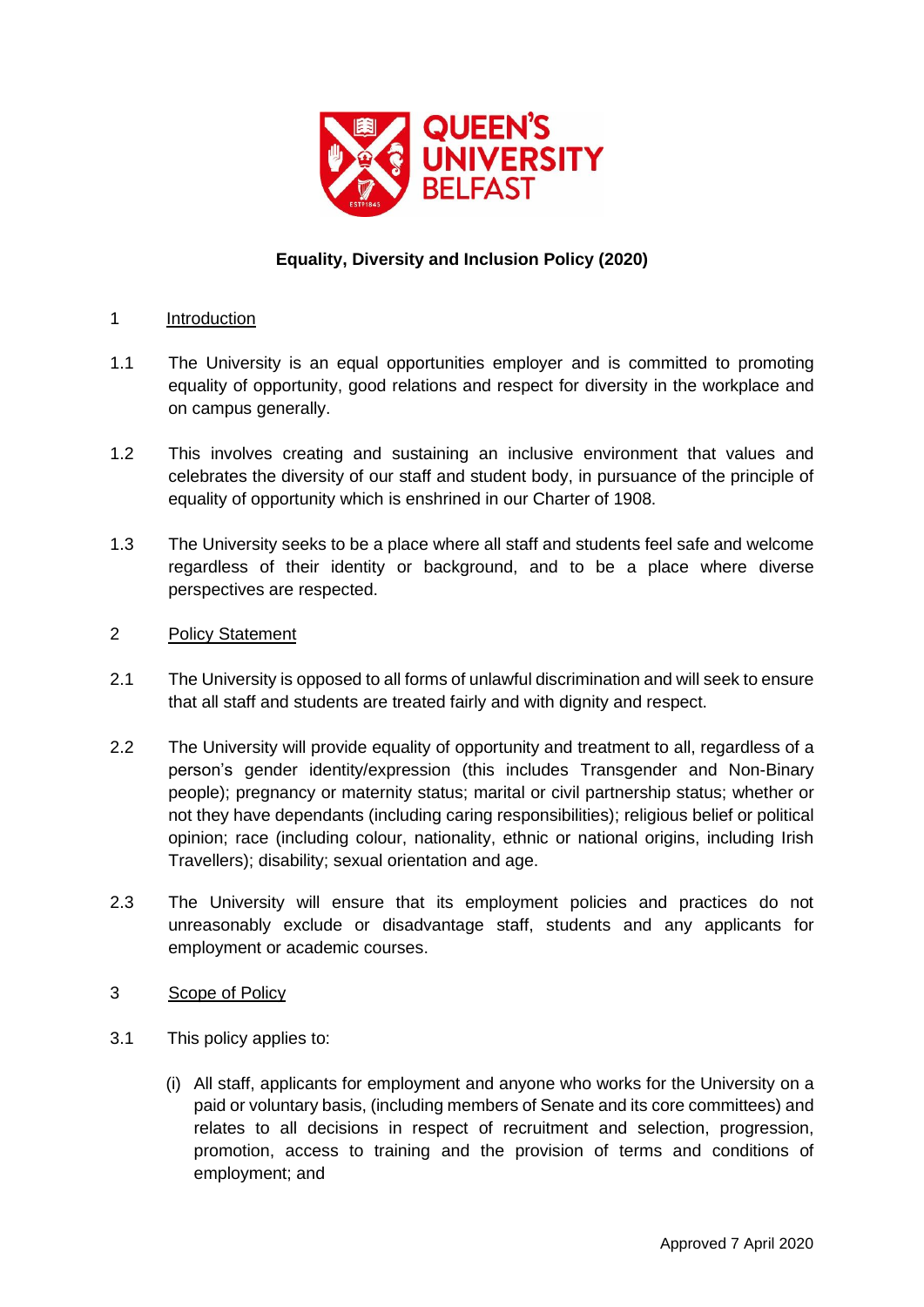(ii) All students and applicants for courses and relates to all decisions in respect of the admission of students and the provision of all services to students including teaching and supervision, assessment, progression and award, and support services.

### 4 Status of the Policy

- 4.1 This policy forms part of the formal contract of employment for staff and part of the agreement between students and the University as set out in the Student Charter.
- 4.2 All members of the University, staff and students, must abide by this policy and uphold the spirit and essence of it at all times.
- 4.3 All staff and students must treat each other with dignity and respect. They must not commit any acts of unlawful discrimination, bullying and/or harassment against any other person. Such behaviour will not be permitted or condoned.
- 4.4 Breaches of this policy may be regarded as misconduct or gross misconduct and may lead to disciplinary proceedings under relevant procedures.
- 4.5 All visitors and anyone providing services to, or those contracted to work at, the University including sub-contractors, are expected to comply with this policy. Breach of this policy could result in the termination of the contract.
- 5 Commitment to Policy
- 5.1 The University is committed to:
- 5.1.1 Fulfilling its legal obligations under employment, equality and human rights legislation and relevant Codes of Practice, taking lawful affirmative and positive action where appropriate;
- 5.1.2 Fulfilling the commitments as set out in its institutional Equality Scheme and Action Plan and associated action plans;
- 5.1.3 Actively promoting equality of opportunity, good relations and celebrating cultural diversity, United Nations international days of significance and national celebrations which align with the spirit and ethos of this policy;
- 5.1.4 In line with guidance from the Equality Commission for Northern Ireland, promoting a "good and harmonious environment" – one which is free from any unlawful, discriminatory, hateful or intimidatory material or actions;
- 5.1.5 Ensuring a zero-tolerance approach to all bullying and harassment, particularly where it arises as a result of any protected characteristic (listed in paragraph 2.2) which includes but is not limited to homophobic, bi-phobic and/or transphobic harassment and to sexual harassment;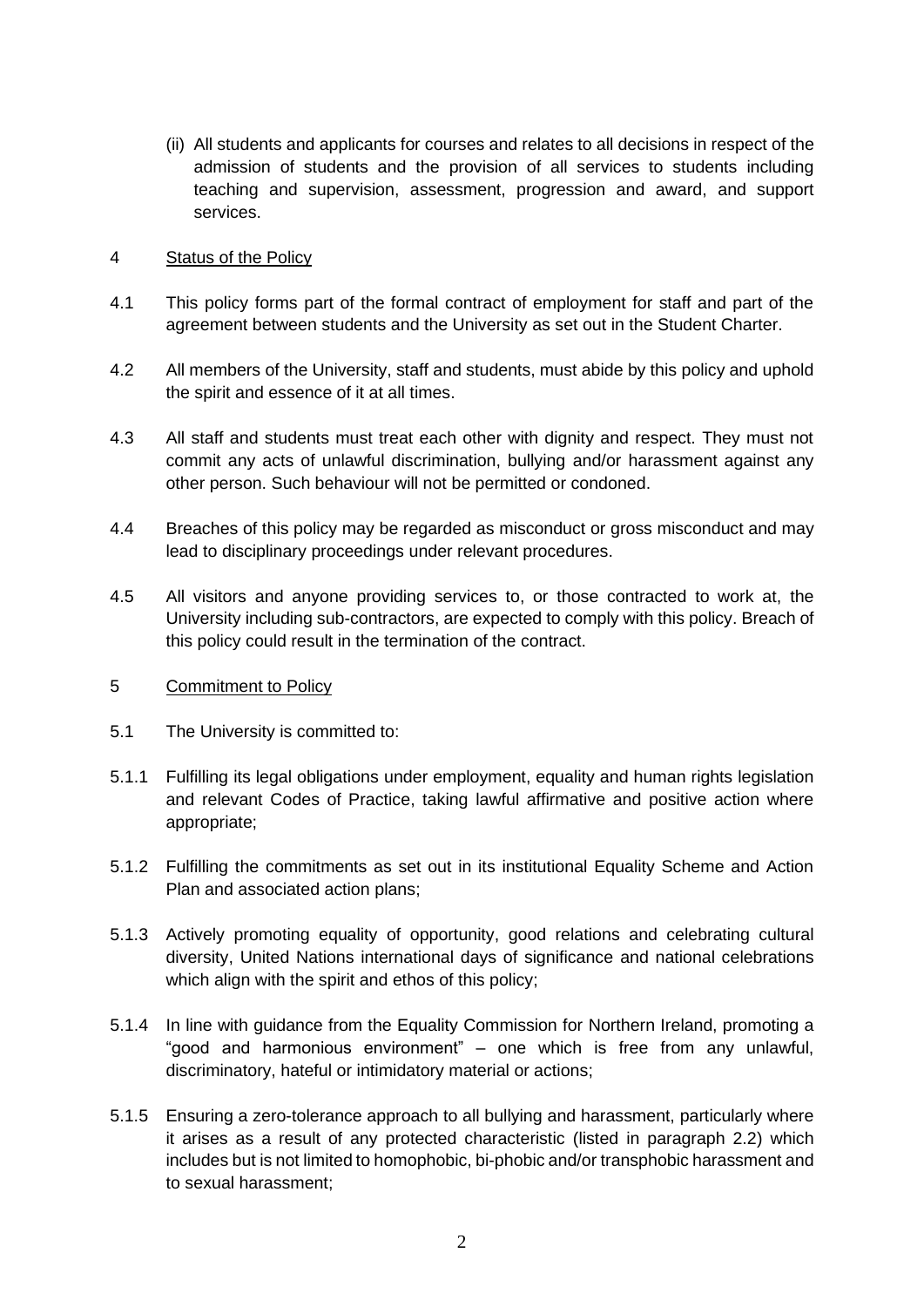5.1.6 Ensuring the University estate is, as far as reasonably practicable, accessible to all, and where required, ensuring that reasonable adjustments are implemented to enable staff and students with disabilities and/or long term conditions to not encounter any barriers, physical or otherwise, either on campus or within the workplace.

### 6 Cultural and Linguistic Diversity

- 6.1 The University recognises the existence of a wide variety of international, diverse, cultural and linguistic communities amongst its staff and student body.
- 6.2 The University recognises its responsibilities to promote awareness of and respect for a wide range of cultural communities and regional and minority languages, including, but not limited to, Irish and Ulster Scots.
- 6.3 The position regarding the University's official use of language(s) other than English rests with Senate. It will be reasonable and appropriate to the context in which the University operates – with the guiding principle of seeking to ensure that the University is a welcoming, inclusive and harmonious environment for all students, staff and visitors.
- 6.4 The University will seek to enhance good relations through the promotion of linguistic diversity and celebrate the significance of regional and minority languages through the implementation of its Equality Scheme Action Plan.
- 6.5 To this end, the University will proactively seek opportunities to work with staff, students, Student Union Sabbatical Officers, the Irish Language sector, the Ulster-Scots Language sector and others to promote the importance of linguistic diversity through outreach events, education, campus and off site activities, and through supporting staff and student access to language courses, networks, information and resources.
- 6.6 The University will continue to promote the range of opportunities for staff and students to learn new languages which are currently available through its Language Centre, which includes, but is not limited to, Irish and Ulster Scots.

### 7 Implementation

- 7.1 Senate has responsibility for approving the policy and for overseeing the arrangements in place to ensure its effective implementation. However, the practical application of this policy rests with all staff.
- 7.2 The Director of Academic and Student Affairs is responsible for ensuring that any student-related issues are effectively addressed through the appropriate procedure.
- 7.3 The People and Culture Director is responsible for ensuring that any staff-related issues are effectively addressed through the appropriate procedure.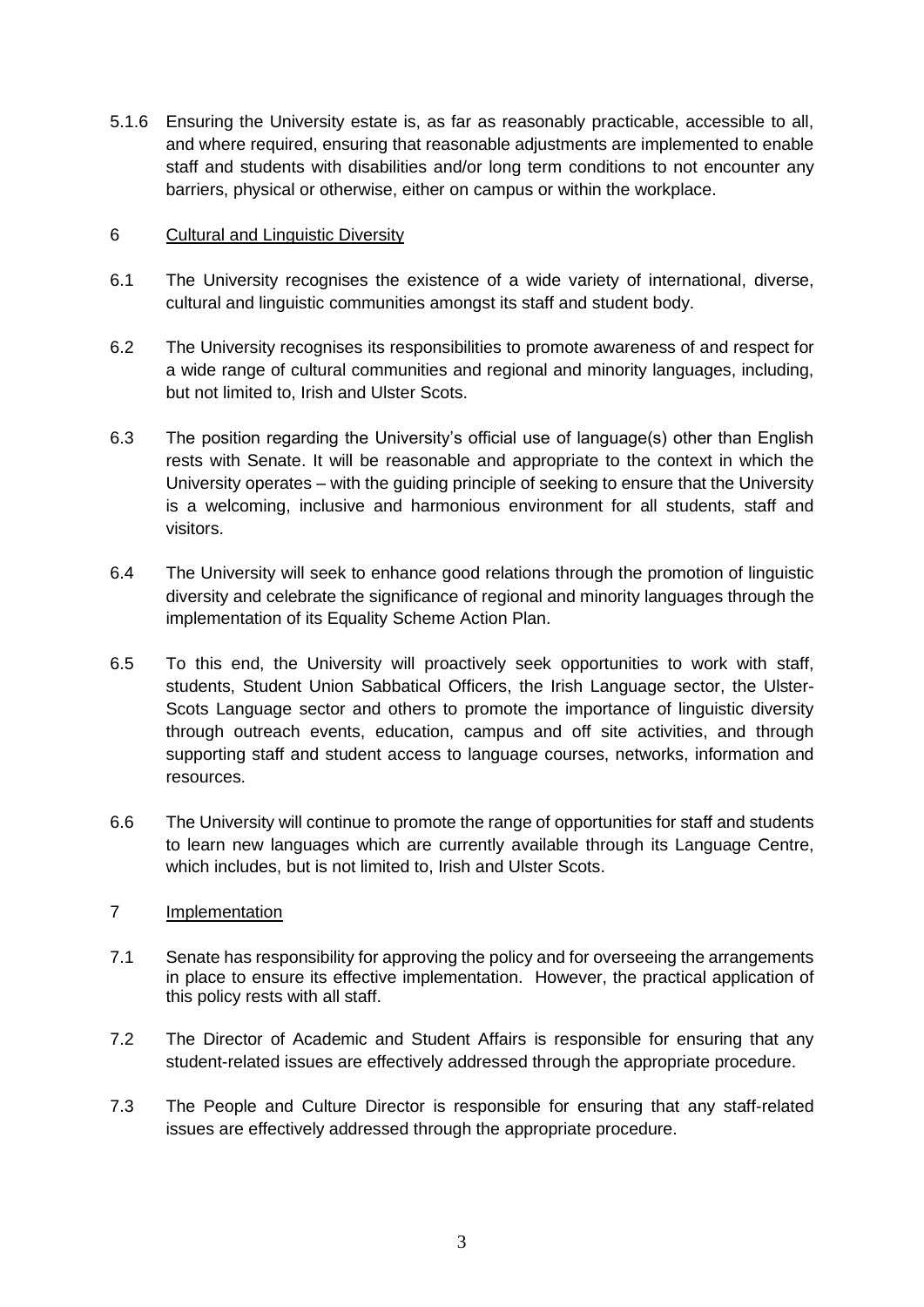- 7.4 In order to implement this policy the University will:
	- (i) Communicate it to students, staff (paid or voluntary), applicants for employment, anyone applying to study at the University, and where appropriate, any service providers, persons or organisations such as external examiners, consultants, subcontractors or agencies and visitors;
	- (ii) Through the implementation and delivery of its institutional Equality Action Plan, provide staff with access to a wide range of training, information, advice and support, to help promote and raise awareness of equality/diversity issues, engaging with external organisations and other subject matter experts as appropriate;
	- (iii) Provide on-line diversity training to students and seek to mainstream a wide range of curricula that reflects the diversity of the student body;
	- (iv) Seek to ensure that staff involved in either recruitment and selection, progression and/or promotion exercises receive appropriate training, including, but not limited to, unconscious bias and relevant equality legislation, guidance and Codes of Practice;
	- (v) Take appropriate lawful affirmative or positive action to address issues of underrepresentation for specific minority groups, for example, including statements in job advertisements encouraging members of under-represented groups to apply for job opportunities and developing specific outreach activity; and
	- (vi) Ensure that adequate resources, both human and financial, are made available to fulfil the objectives of this policy.

## 8 Monitoring

- 8.1 The University is registered with the Equality Commission for Northern Ireland for the purposes of the Fair Employment and Treatment (NI) Order 1998, and monitors the diversity of its student body, workforce and applicants for employment in accordance with its responsibilities under Section 75 of the Northern Ireland Act 1998.
- 8.2 The University maintains appropriate staff and student equality monitoring systems to assist with the effective implementation of this policy and compliance with its reporting responsibilities, both statutory and non-statutory.
- 8.3 Equality monitoring information relating to staff and applicants for employment is monitored by the University's Diversity and Inclusion Unit (People and Culture Directorate).
- 8.4 Equality monitoring information relating to students and applicants for courses is monitored by the University's Planning Office (Directorate of Academic and Student Affairs).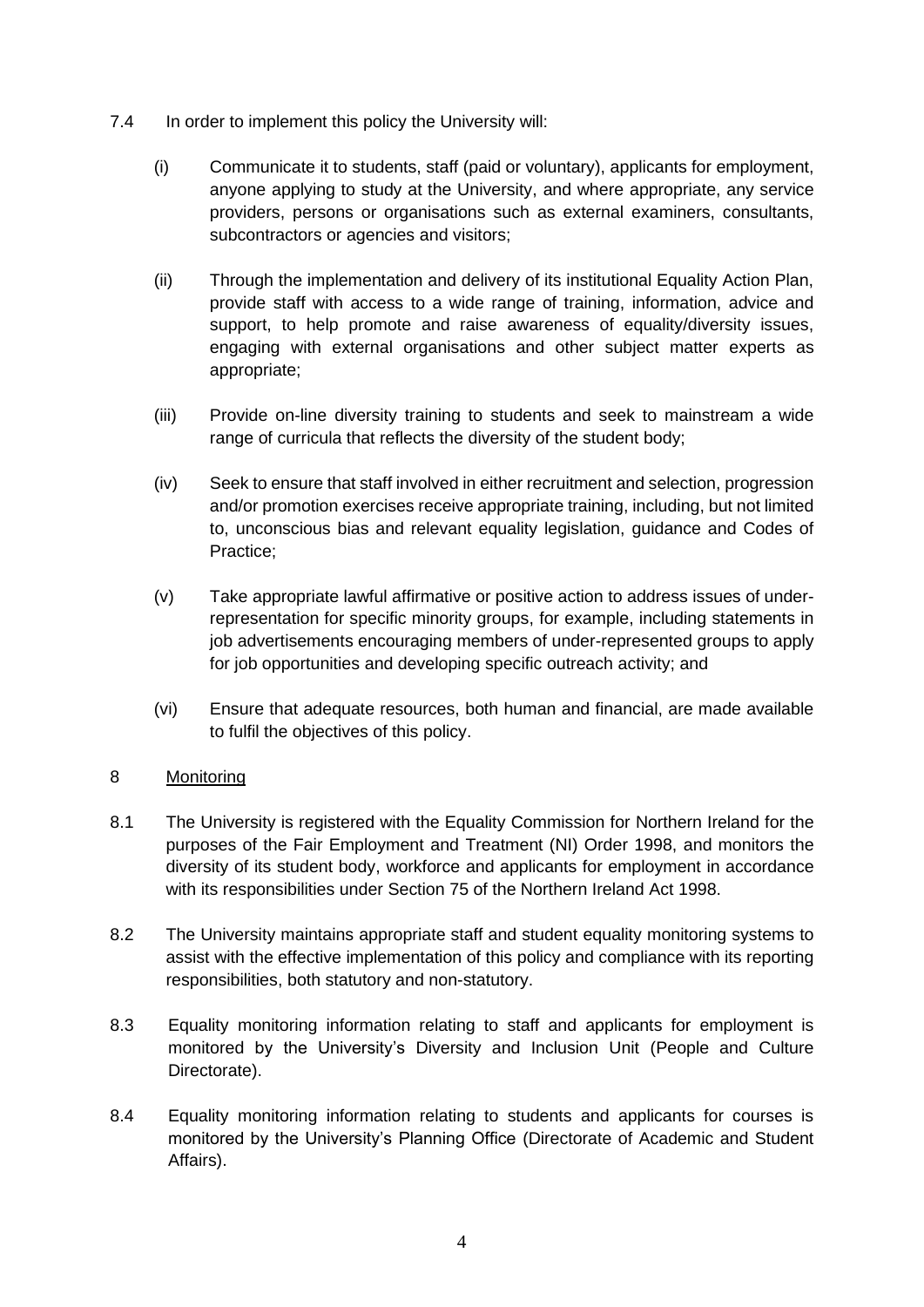- 8.5 This information is handled in accordance with the University's Data Protection Policy and relevant legislation.
- 8.6 The University will consult with recognised Trade Unions, the Students' Union and the Equality Commission for Northern Ireland with respect to any proposed changes to this policy and have regard to our obligations under Section 75 of the Northern Ireland Act 1998.
- 8.7 The policy will be kept under review to reflect any future changes to the statutory framework in which we operate, including but not limited to, employment, equality and human rights legislation.
- 8.8 This policy has been equality screened for the purposes of complying with Section 75 of the Northern Ireland Act 1998 and a copy of the completed screening document is available online.

### 9 Complaints

- 9.1 Members of staff who believe they have suffered any form of discrimination, bullying, harassment or victimisation can raise the matter through the appropriate procedure.
- 9.2 Relevant procedures are available online, in hard copy or in alternative formats (upon request) from the People and Culture Directorate.
- 9.3 Students who believe they have suffered any form of discrimination, bullying, harassment or victimisation are entitled to raise the matter through the Student Complaints Procedure which is available online, in hard copy or alternative formats upon request from the Directorate of Academic and Student Affairs.
- 9.4 All complaints of discrimination, bullying, harassment or victimisation will be dealt with fairly, promptly and confidentially. If on investigation, it is established that discrimination, bullying, harassment or victimisation has occurred, disciplinary action will result and may warrant dismissal/expulsion.
- 9.5 Every effort will be made to ensure that any person accused of discrimination, bullying, harassment or victimisation will be dealt with fairly, promptly and confidentially.
- 9.6 Every effort will be made to ensure that any person making a complaint will not be victimised.

### **Approved by Senate: 7 April 2020**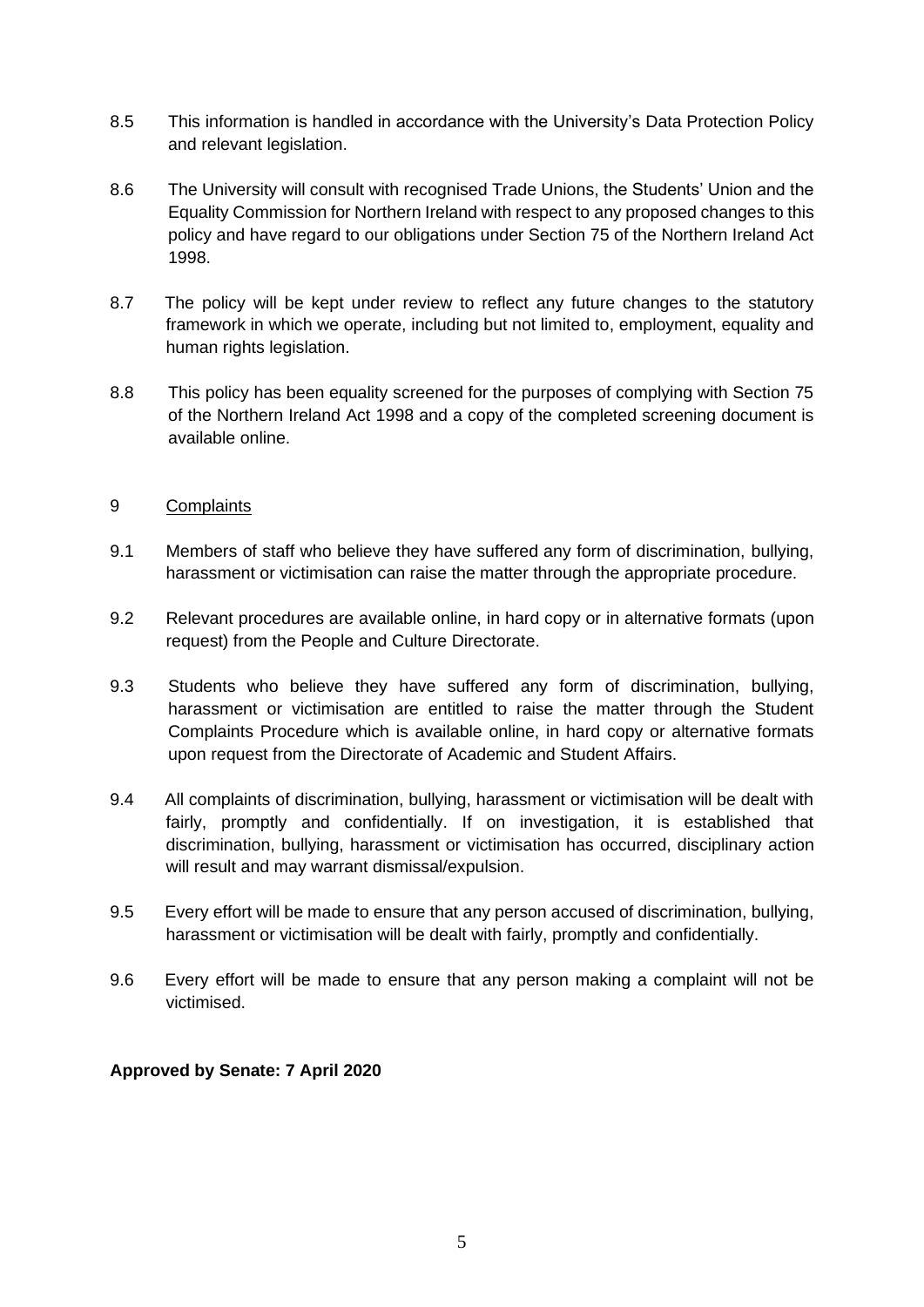## **Appendix A**

### **Glossary of Terms**

### **Biphobia**

The fear or dislike of someone who identifies as bisexual based on prejudice or negative attitudes, beliefs or views about bisexual people.

### **Discrimination**

The anti-discrimination laws prohibit the following forms of discrimination:

- Direct discrimination:
- Indirect Discrimination:
- Disability Discrimination;
- Victimisation; and
- Harassment.

Brief descriptions of these above terms follow:

### **Direct discrimination**

This generally occurs where a person is treated less favourably than another person, in the same or similar circumstances, on one or more of the statutory non-discrimination grounds.

### **Indirect discrimination**

Indirect discrimination generally occurs where an employer applies to all persons a particular provision, criterion or practice, but which is one that has the effect of placing people who share a particular equality characteristic (e.g. the same sex, or religious belief, or race) at a particular disadvantage compared to other people.

### **Disability discrimination**

Discrimination against disabled people may also occur in two other ways: namely, (a) *disability-related discrimination*, and (b) *failure to comply with a duty to make reasonable adjustments.*

### **Victimisation**

This form of discrimination generally occurs where a person is treated less favourably than another person, in the same or similar circumstances, because the person has or is believed to have previously exercised his/her rights under the anti-discrimination laws, or has assisted another person to do so or intends to do so.

### **Harassment**

Harassment generally occurs where a person is subjected to unwanted conduct that is related to a non-discrimination ground with the purpose, or which has the effect, of violating their dignity or of creating for them an intimidating, hostile, degrading, humiliating or offensive environment.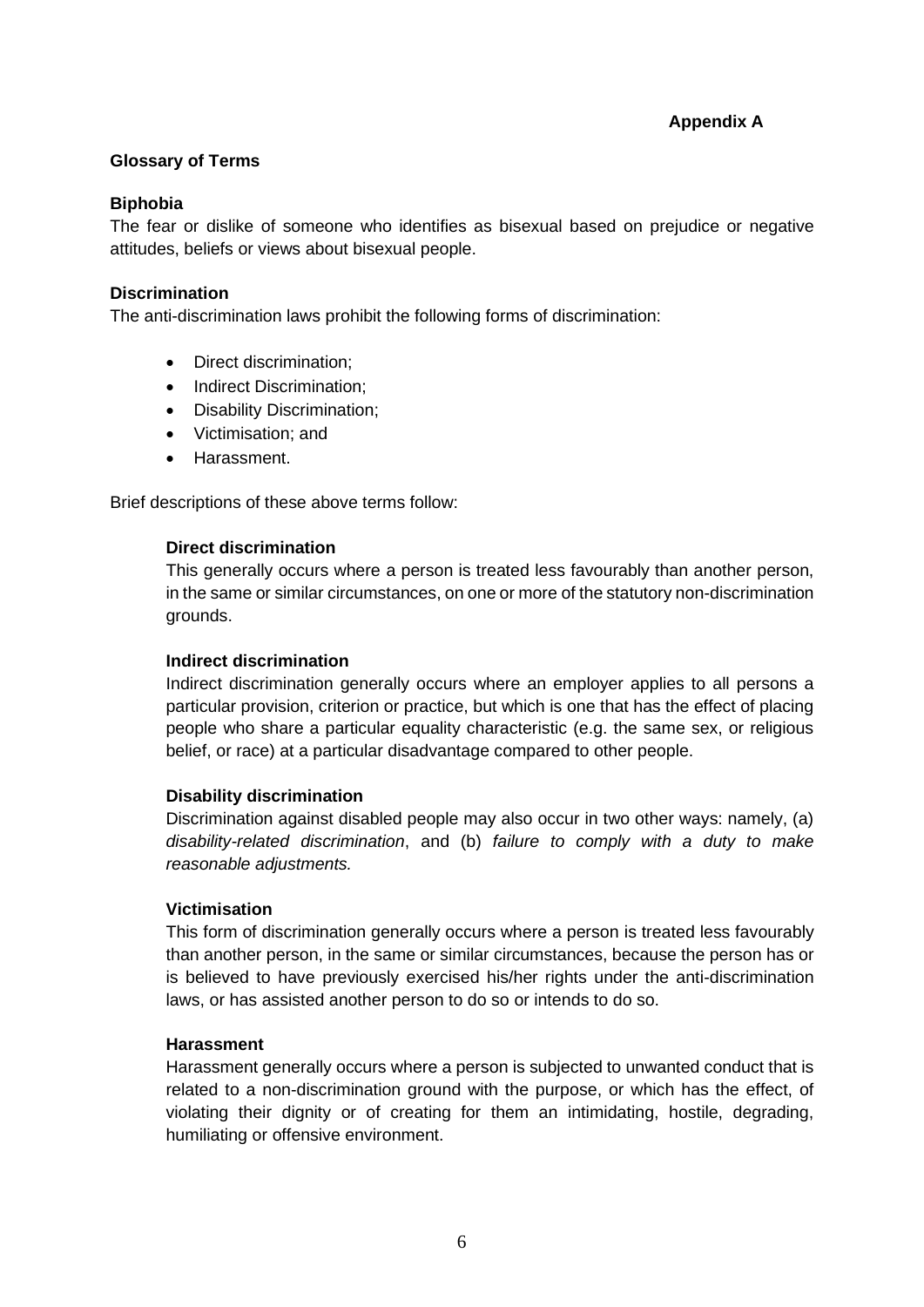### **Dependant**

A dependant is the spouse, partner, child or parent of an employee. A dependant could also be someone who lives in the household with the member of staff and is dependent on them, for example, an elderly aunt or grandparent who lives in the household.

### **Equality of opportunity**

The prevention, elimination or regulation of discrimination between people on grounds of characteristics including sex, marital status, age, disability, religious belief, political opinion, dependants, race and sexual orientation.

The promotion of equality of opportunity entails more than the elimination of discrimination. It requires proactive measures to be taken to secure equality of opportunity.

### **Equality Scheme**

A document which outlines a public authority's arrangements for complying with its Section 75 obligations.

### **Gender**

Often expressed in terms of masculinity and femininity, gender is largely culturally determined and is assumed from the sex assigned at birth.

### **Gender expression**

How a person chooses to outwardly express their gender, within the context of societal expectations of gender. A person who does not confirm to societal expectations of gender may not, however, identify as trans.

### **Gender identity**

A person's innate sense of their own gender, whether male, female or something else (see non-binary below), which may or may not correspond to the sex assigned at birth.

### **Homophobia**

The fear or dislike of someone, based on prejudice or negative attitudes, beliefs or views about lesbian, gay or bisexual people. Homophobic bullying may be targeted at people who are, or who are perceived to be, lesbian, gay or bisexual.

### **LGBT**

The acronym for lesbian, gay, bisexual and trans.

## **Northern Ireland Act 1998 ("Section 75")**

The Northern Ireland Act, implementing the Good Friday Agreement, received Royal Assent on 19 November 1998. Section 75 of the Act created the statutory equality duties.

### **Non-binary**

An umbrella term for people whose gender identity doesn't sit comfortably with 'man' or 'woman'. Non-binary identities are varied and can include people who identify with some aspects of binary identities, while others reject them entirely.